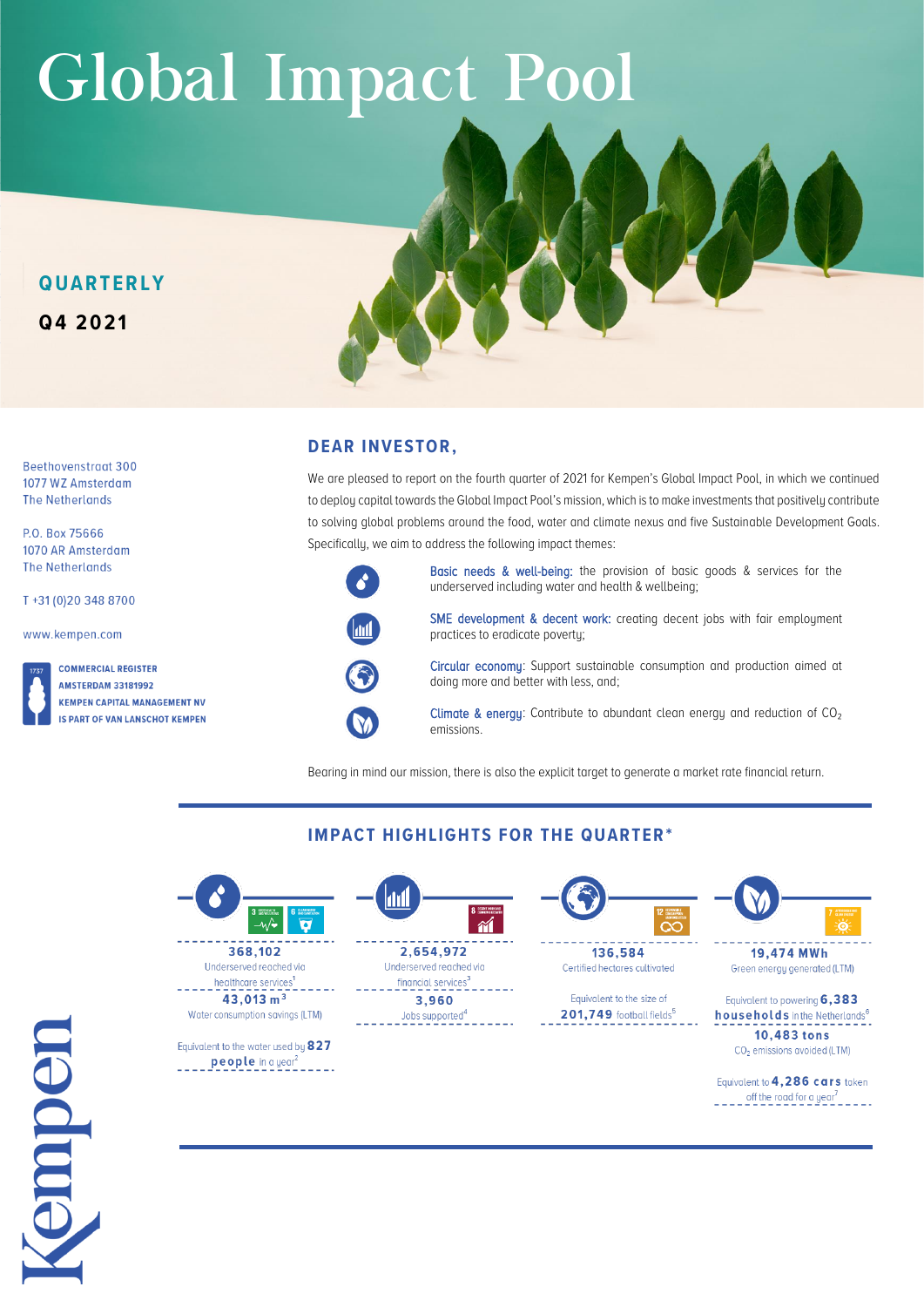



#### **FINANCIAL RETURN**

The Kempen Global Impact Pool (GIP) achieved a strong return of 10.7% for the FA share class during the fourth quarter and a return of 18.3% for 2021. With this last quarter of the year, the GIP completed a four year track record with an annualized return of 4.2% since inception.

The GIP continued its good performance from the previous quarter, as the fourth quarter of 2021 recorded the GIP's best return since its inception in 2018. The GIP's private markets investments were the largest contributors to this performance, a result of a more fully invested portfolio and portfolio companies starting to reflect their underlying potential. Detailed performance information is presented below. The GIP investment team is confident that the current portfolio is well positioned to marry impactful investments with solid financial returns.

Indexed returns, since inception (FA share class)



| OTD   | YTD.  | 2020    | 2019    | 2018    | 3 Years** | Since inception** |
|-------|-------|---------|---------|---------|-----------|-------------------|
| 10.7% | 18.3% | $-0.3%$ | $1.6\%$ | $-1.6%$ | 6.2%      | .2%               |

\* *A J-Curve effect occurs in private markets (Private equity, infrastructure, etc.) funds where the cash flow is negative in the first years due to investments and fund costs, after which the cash flow is positive in the second half of the term of the fund due to distributions and divestments of interests*

*\*\* Returns are annualized.* 

#### *Introduction of new share classes per March 1, 2022*

On March 1<sup>st</sup>, the E and F share classes were introduced, effectively replacing the B and D share classes. The changes will not impact (the terms of) current positions in existing share classes.

While the F share class will essentially be a replica of the D share class (capital immediately 'called' from investors, max. investment of €1 million), the E share class (accessible with investments larger than €1 million) will have a commitment structure. This commitment structure will allow the investment team to call capital efficiently from clients based on capital needs of the portfolio. As a result, the investment team is able to manage liquidity in the portfolio which is beneficial for financial and impact returns and thus in the interest of existing and new participants.

A 1.5% Anti-Dilution Levy will be charged when investors commit new capital to the GIP. This one-off charge is to compensate existing participants for the dilution of their holding, triggered by new capital inflows and subsequent commitments to underlying funds.

Please reach out to your point of contact within Van Lanschot Kempen for additional information regarding the above.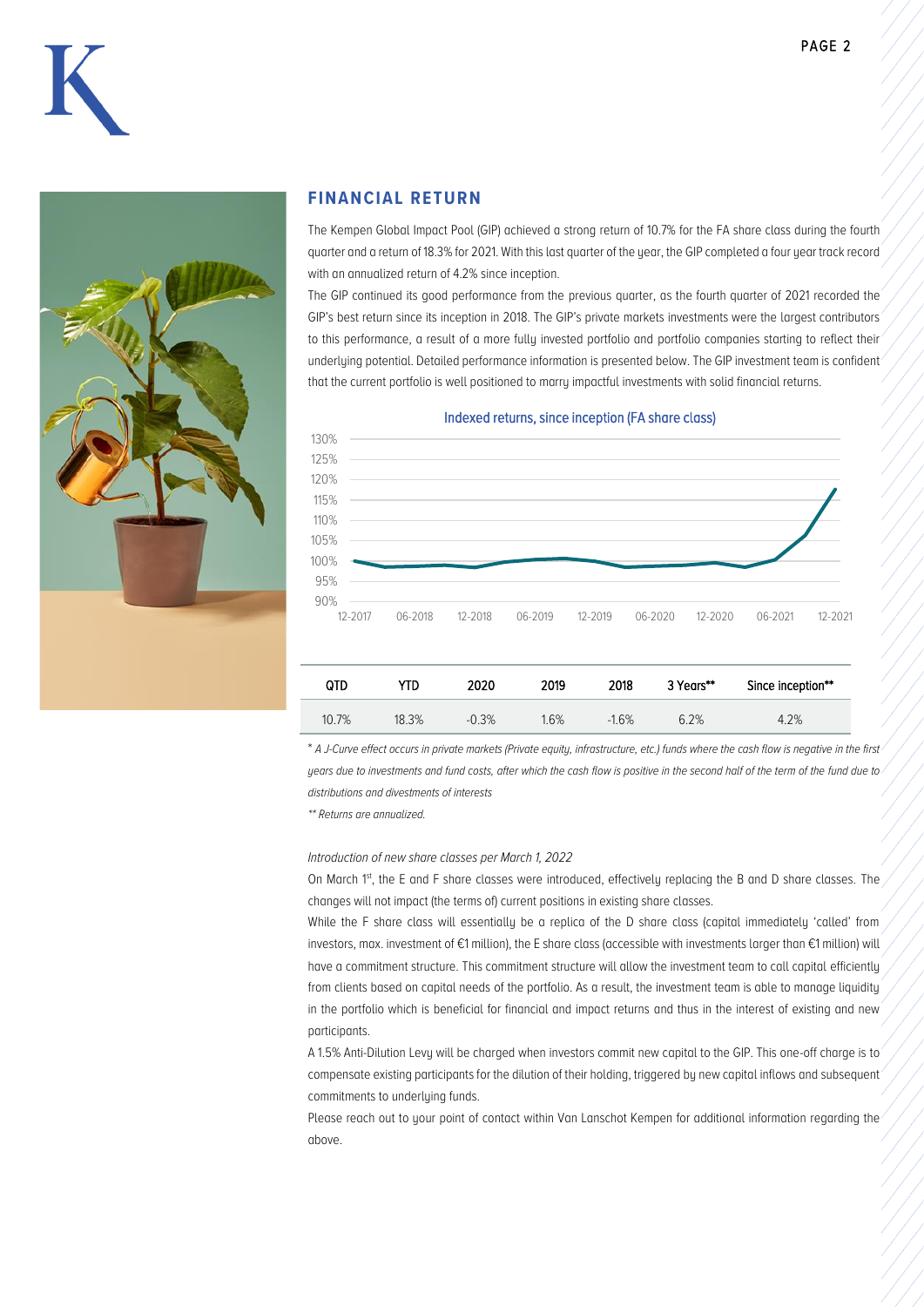

#### **PORTFOLIO DEVELOPMENTS**

The GIP continued its mission to pool capital and scale impact on behalf of its participants during the last quarter of 2021. Assets under management grew to €147 million at the end of 2021, the increase of 17 million over the quarter can be attributed to inflows and valuation uplifts across the GIP portfolio. The GIP management team developed a very promising pipeline of new investments and has been able to commit a significant amount of capital in the second half of 2021. In the fourth quarter the GIP also committed new capital to its investment partner focusing on investments in sustainable infrastructure, increasing its exposure to the energy transition impact theme. Finally, in the fourth quarter of 2021, the Pool committed capital to an Indian asset manager, specializing in reducing the financial inclusion gap in India through the provision of loans to underserved households or SME's.

The overview below provides a brief summary of the most important developments in the portfolio this quarter per Impact theme.



Basic needs and well-being: The investments within this theme made significant progress during the quarter. Near the beginning of the quarter, one of GIP's investment partners closed the merger of its investments in the German companies Meona and i-Solutions, with the purpose of creating a market-leading software company, focused on the digitalization of healthcare and thereby improving the treatment quality, safety of patients and access to healthcare. During the fourth quarter, the Pool added to its investment in Goodlife Pharmacies, the largest pharmacy & healthcare chain in East Africa. The company currently provides access to essential medicines to more than 1.7 million people through more than 83 outlets. The strategic vision of Goodlife is 'to provide high quality, affordable, and accessible healthcare products and services that positively impac the lives of its consumers'.



Investments within the theme of SME development and decent work again showed good developments during the quarter. One of the major solutions for the eradication of poverty is the development of stable and well-paid jobs in local communities. SME business make up the vast majority of worldwide businesses and therefore are essential in providing employment opportunities. Especially in Emerging Markets, however, the development of SME businesses is often hindered by weak institutional systems, high banking (transaction) fees or sometimes even a lack of access to (basic) financial services. This lack of financial inclusion is highly problematic; it is estimated that about one-third of all worldwide adults do not have access to basic financial figures. On a country or regional basis, this percentage can be even more inflated with e.g., a lack of financial inclusion of over 50% in Indonesia, around 20% in India and on average more than 20% in Africa. An investment opportunity which can lower this financing gap for lower income segments is investing in Financial Technology (fintech). Fintech can reach the companies or self-employed individuals that have no access to formal financial services and struggle to receive a credit or gain access to business finance.

Currently, a significant part of the GIP's investments within the SME development and decent work theme focus on investments in fintech in developing countries. Financial inclusion is an important goal in itself, but also in achieving other SDGs such as no poverty, zero hunger and innovation. It is has become evident that the COVID pandemic has accelerated the trend of digitization. In particular, in financial services and e-commerce, a large number of GIP's portfolio companies are benefitting from this trend and have experienced impressive growth during 2021. The number of underserved people reached through the GIP's portfolio companies continued to increase as a result.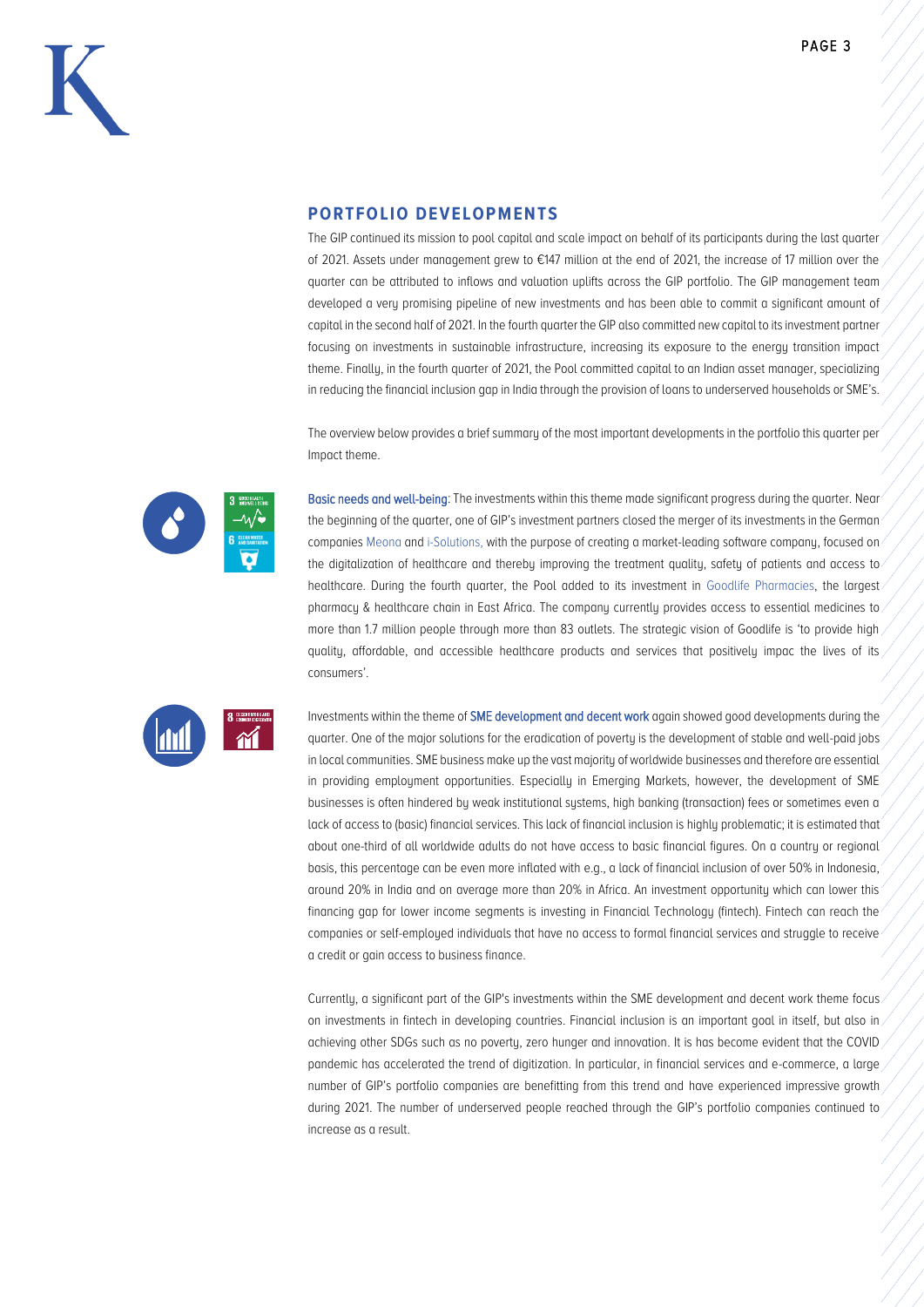



Zepz (formerly known as WorldRemit), the company enabling cross-border payments at low fees, performed. extremely well during 2021, adding significantly to the returns of the GIP. Furthermore, several follow-on investments were made in fintech start-up companies, all reflecting good performance and higher valuations. Lula Lend, a South African company providing lending and credit facilities for South African SMEs, was one of the companies to receive additional capital to further expand its business.

One of the GIP's investment partners within the Circular economy theme focuses on providing working capital to smallholder farmers in developing countries. While investments from this partner were challenged during the pandemic, with severe disruption in the agricultural supply chain, most headwinds are starting to fade. This bodes well for the disbursement of loans and thus the impact targeted with this partner. In 2021, \$90 million of impactful loans were disbursed, with several new entities being added to the list of investees.

With its investments within the Climate and energy transition theme, the GIP contributes to the transition to more sustainable energy sources. During the quarter, one of the investment partners of the GIP exposed to this theme again made good progress with the development of wind farms and solar energy parks. This will add a significant amount of sustainable capacity to the energy network for the foreseeable future. The impact case on the following page covers the onshore project Ciekocinko, which became operational in 2021. Furthermore, capital was drawn for a new partnership with one of the existing investment partners within this theme. The investments within this new partnership will increase the exposure of the GIP towards the Climate and Energy theme by making investments in European wind farms and solar power plants.



*Project Ciekocinko. The 2020 carbon intensity in Poland is 710 gCO2e/kWh compared to the European intensity of 231gCO2e/kWh. The country requires renewable projects as it is dominated by coal power production.*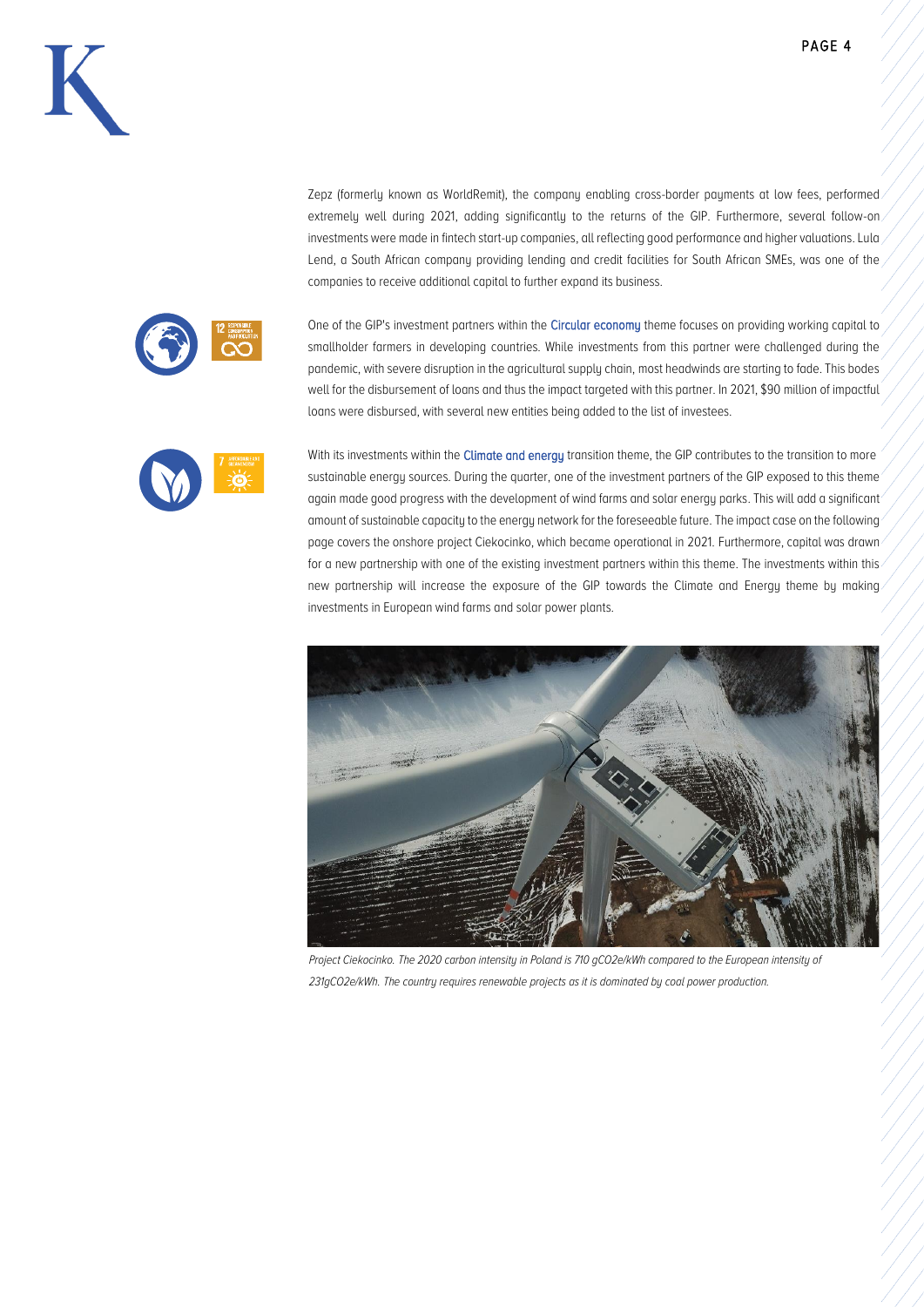## **IMPACT CASE STUDY PROJECT CIEKOCINKO**

### **WHAT**

The replacement of fossil fuels with clean and renewable energy sources is an important part of the solution for the climate change problem. Since 1990, global emissions of CO2 have increased by more than 46%, with the energy sector accounting for around 60% of the total greenhouse gas emissions. It is therefore essential to support the transition to clean energy. Looking specifically at Poland, renewable capacity and production of electric power from renewable sources has grown consistently for the past several years. However, the country still heavily relies on coal and fossil fuels with only 10.75% of energy in Poland produced from renewable energy sources in 2020.

#### **WHO**

Ciekocinko is an onshore wind project in the portfolio of KGAL, the renewable energy impact partner in the GIP. The project is located in Poland and became operational in 2021. The project is anticipated to supply approximately 25,000 people with clean electricity in Poland for an estimated 25 – 30 years.

#### **CONTRIBUTION**

The installation of the Ciekocinko windfarm fosters the further expansion of renewable energy adopted by the European Council as a climate goal until 2030. The investment contributes to the energy transition in Poland and supports the development of renewable infrastructure. Due to the relatively low lifecycle footprint of wind power projects and size, project Ciekocinko notably adds to the avoidance of fossil fuel consumption to generate electricity. Note that this is in particular the case for renewable energy projects in Poland as the 2020 carbon intensity in the country is 710 gCO2e/kWh (as Poland is dominated by coal power production) compared to the European 2020 carbon intensity of 231 gCO2e/kWh.

#### **RISK**

The impact is currently estimated based on a static carbon intensity figure. However, assuming a dynamic carbon intensity development (i.e., continuous reduction of the carbon intensity) the impact is likely to get lower over time. However, this risk should not be mitigated. It should be our goal to further decarbonize the carbon intensity of the electricity sector as the transportation and building sectors are anticipated to be further decarbonized, meaning

significant amounts of clean electricity production are being required.



Water consumption savings since inception

L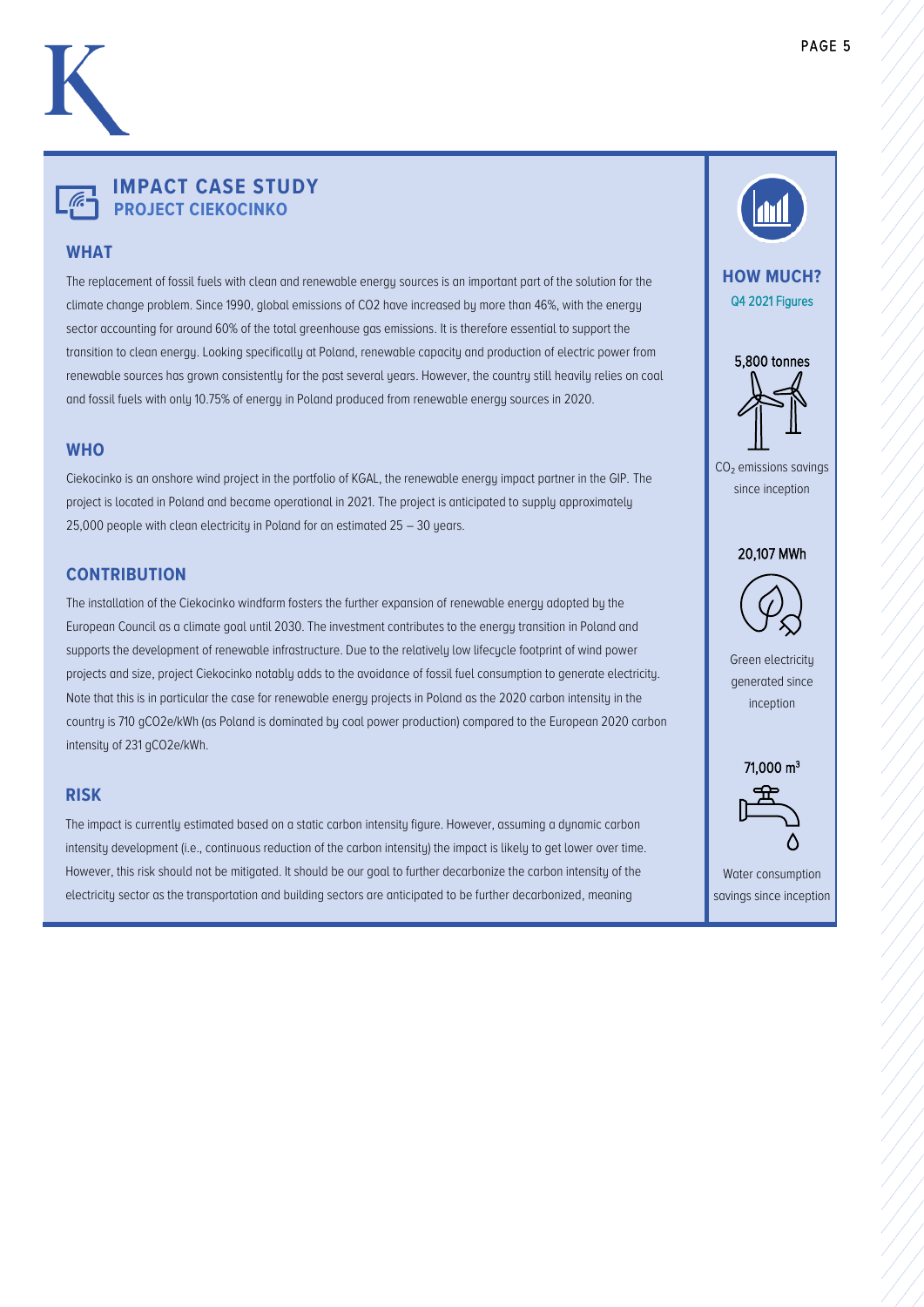

#### **PORTFOLIO OVERVIEW**

The graphs and tables on the next two pages are reflecting the portfolio as of the end of December 2021 and are based on commitments made by the fund to its investment partners. Please note that GIP's investment partners typically invest out of closed-end funds that report with a significant lag. As a result, the lookthrough provided on a portfolio level will always lag by one quarter.



**GEOGRAPHICAL EXPOSURE** ASSET CLASS EXPOSURE



84,0% 16,0% Closed-end Open-end Other

**FUND TYPE EXPOSURE IMPACT THEME EXPOSURE** 

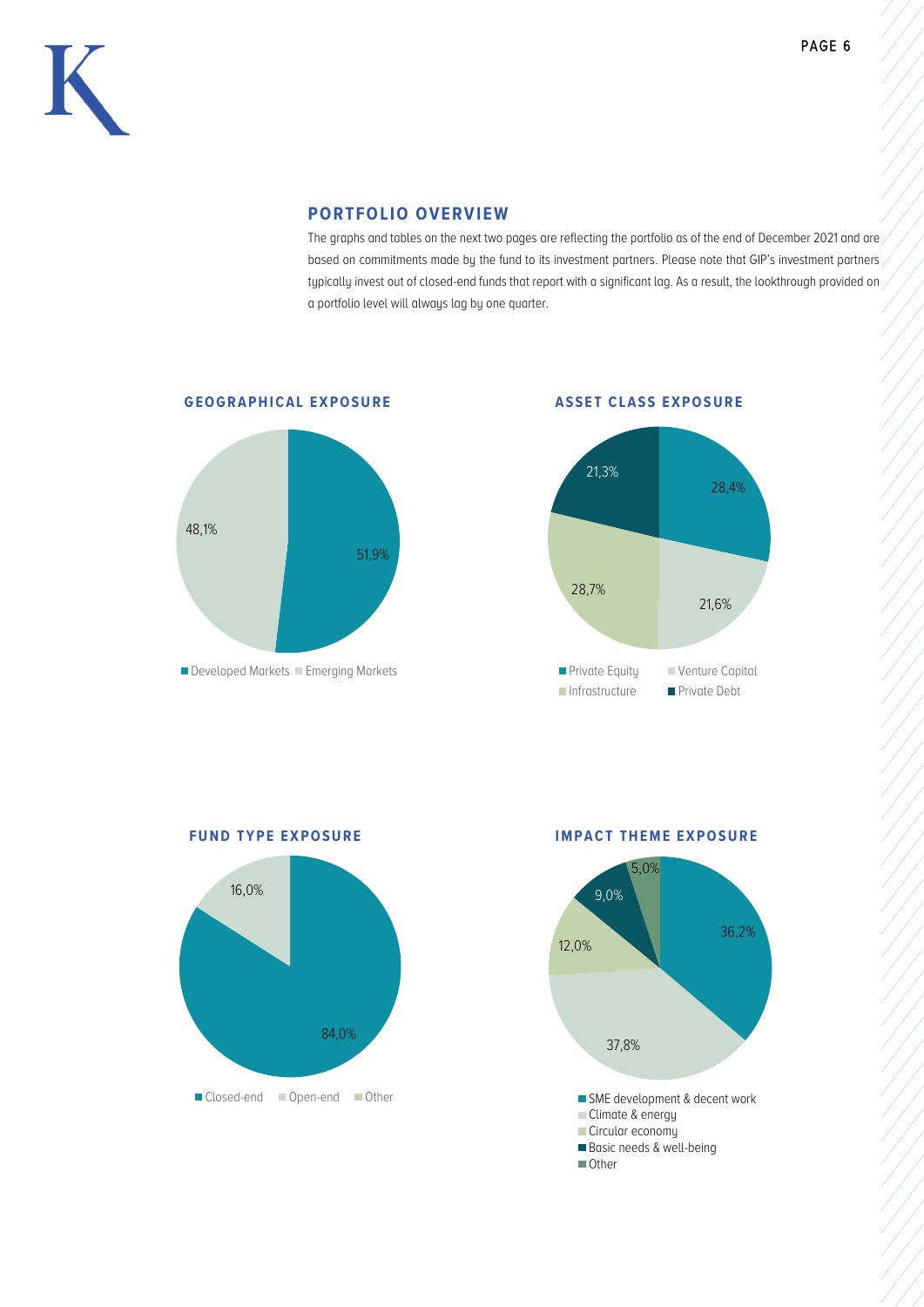#### Overview Impact Partners per December 2021

| Partnership                         | <b>Asset Class</b> | Geography         | <b>Commitment</b> | <b>Impact themes</b>                                      | <b>SDGs</b>                                              |
|-------------------------------------|--------------------|-------------------|-------------------|-----------------------------------------------------------|----------------------------------------------------------|
| <b>KGAL ESPF4</b><br>录              | Infrastructure     | Developed markets | €22 million       | $\omega$                                                  | $\frac{1}{\alpha}$<br>ब                                  |
| 【夹<br><b>KGAL ESPF5</b>             | Infrastructure     | Developed markets | €25 million       | $\omega(\cdot)$                                           | $\frac{1}{\gamma}$<br>$\overline{\overline{\mathbf{y}}}$ |
| 妙<br>LeapFrog ECF3                  | Private Equity     | Emerging markets  | \$25 million      | $\bigodot$ (iii)                                          | $\frac{1}{\omega}$<br>head                               |
| <b>Trill Impact</b><br>晶            | Private Equity     | Developed markets | €25 million       | $\boldsymbol{\omega}$ $\boldsymbol{\Theta}$               | $\frac{1}{\pi}$<br>$\frac{1}{2}$                         |
| 啞<br>Quong Inclusion II             | Venture Capital    | Emerging markets  | \$11 million      | $\left(\mathbf{m}\right)$                                 | ै ।<br>भार<br><b>BAKE</b>                                |
| 囜<br>Quong Inclusion III            | Venture Capital    | Emerging markets  | \$15 million      | $\boxed{\mathbb{M}}$                                      | $\frac{1}{\mathbf{a}}$<br>head                           |
| ゃ<br>Ecosystem Integrity IV         | Venture Capital    | Developed markets | \$15 million      | $\boldsymbol{\omega}$ $\boldsymbol{\odot}$                | $\frac{1}{\pi}$ $\frac{1}{\infty}$<br>$-\sqrt{\bullet}$  |
| 佩<br>ResponsAbility Agriculture     | Private Debt       | Emerging markets  | \$31 million*     | $\blacksquare$ $\odot$                                    | $\mathsf{L}^\infty_\infty$<br>$\overline{m}$<br>省        |
| 妙<br>Northern Arc India Impact Fund | Private Debt       | India             | \$10 million      | $\boldsymbol{\delta}$<br>$\textcolor{blue}{\textbf{(m)}}$ | $\frac{1}{\gamma}$                                       |
|                                     |                    |                   |                   |                                                           |                                                          |

#### Overview top-10 holdings look-through (based on Q3 2021 reporting)

| Company       | Sector                    | Partner             | <b>Asset Class</b> | Impact theme                  | Country         | % of total<br>value* |
|---------------|---------------------------|---------------------|--------------------|-------------------------------|-----------------|----------------------|
| Zepz          | <b>Financial Services</b> | Leapfrog            | Private Equity     | SME development & decent work | Global          | 5.4%                 |
| Nordomatic    | Industrial services       | <b>Trill Impact</b> | Private Equity     | Climate & energy              | Sweden          | 2.0%                 |
| Bäckhammar    | Onshore Wind              | KGAL                | Infrastructure     | Climate & energy              | Sweden          | 2.0%                 |
| Mesalvo       | Healthcare                | <b>Trill Impact</b> | Private Equitu     | Good health & well-being      | Germanu         | 1.8%                 |
| Facily        | E-commerce                | Quona               | Venture capital    | SME development & decent work | Brazil          | 1.7%                 |
| Addi          | E-commerce                | Quona               | Venture capital    | SME development & decent work | Colombia/Brazil | 1.2%                 |
| Veja Mate     | Offshore Wind             | KGAL                | Infrastructure     | Climate & energy              | Germany         | 1.2%                 |
| Sardegna      | Solar                     | KGAL                | Infrastructure     | Climate & energy              | Italu           | 1.1%                 |
| Krasin        | Onshore Wind              | KGAL                | Infrastructure     | Climate & energy              | Poland          | 1.1%                 |
| Fidelity Bank | <b>Financial Services</b> | Leapfrog            | Private Equity     | SME development & decent work | Ghana           | 1.1%                 |

Total top 10: 19.3%

#### **FOOTNOTES IMPACT HIGHLIGHTS (P.1)**

\*In order to publish our quarterly reports in a more timely basis, it was decided that from Q4 2021 impact figures reported will have a one quarter delay. This resulted in a one-off duplication of impact results from Q3 2021 to Q4 2021.

<sup>1</sup> Impact of investment by GIP in Emerging Consumer Fund III (Q3 2021).

,<br>Impact of investment by GIP in ESPF 4 (Q3 2021). Source for the pro-rated equivalent figure on water use is from Waternet. Calculation based on households using 52,000 litres per year.

<sup>3</sup><br>Impact of investment by GIP in Emerging Consumer Fund III and Inclusion Fund (Q3 2021), Agriculture Fund (Q4 2020).

4 Impact of investment by GIP in Emerging Consumer Fund III, ESPF 4, Inclusion Fund (Q3 2021), Ecosystem Integrity Fund 4 and Agriculture Fund (Q4 2020).

 $^{\rm 5}$  Impact of investment by GIP in Agriculture Fund (Q4 2020). The equivalent figure on football fields is calculated based on field size of 6,770 m<sup>3</sup>.

.<br><sup>6</sup> Impact of investment by GIP in ESPF 4 and Green Bonds (Q3 2021), Ecosystem Integrity Fund 4 (Q4 2020). Source for the equivalent pro-rated figure on Dutch household electricity usage is fro[m https://www.odyssee-mure.eu/publications/efficiency-by-sector/households/electricity-consumption-dwelling.html.](https://www.odyssee-mure.eu/publications/efficiency-by-sector/households/electricity-consumption-dwelling.html) Calculations based on figure that the average electricity consumption per household in the Netherlands is 3,051 kWh.

,<br>Impact of investment by GIP in ESPF 4, Trill Impact and Green Bonds (Q3 2021), Ecosystem Integrity Fund 4 (Q4 2020). Equivalent pro-rated calculation is based on EEA, with the average new car emitting 120 g/km and driving average 20,000 km.